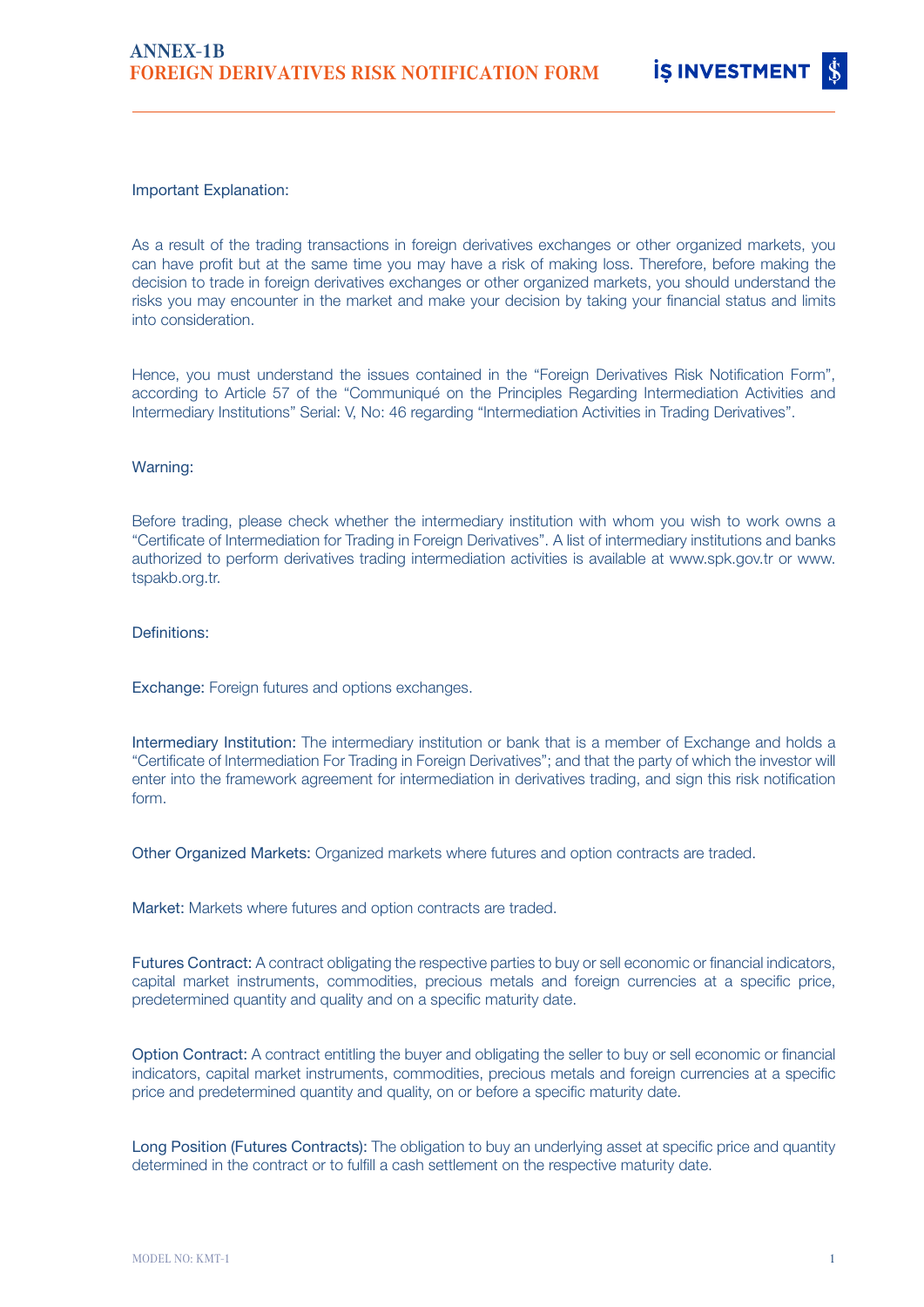

# Long Position (Option Contracts):

1) For a call option, the entitlement to buy an underlying asset at specific price and quantity determined in the contract or to fulfill a cash settlement on or before the respective maturity date.

2) For a put option, the entitlement to sell an underlying asset at specific price and quantity determined in the contract or to fulfill a cash settlement on or before the respective maturity date.

Short Position (Futures Contracts): The obligation to sell an underlying asset at specific price and quantity determined in the contract or to fulfill a cash settlement on the respective maturity date.

# Short Position (Option Contracts):

1) For a call option, the obligation to sell an underlying asset at specific price and quantity determined in the contract or to fulfill a cash settlement on or before the respective maturity date.

2) For a put option, the obligation to buy an underlying asset at specific price and quantity determined in the contract or to fulfill a cash settlement on or before the respective maturity date.

Reverse Trading (Closing Position): Under the contracts having same characteristics, the settlement of position by taking long position against short position and taking short position against long position until the last transaction date on which said contract is being traded.

Option Premium: A premium that the buyer side of the option contract is obligated to pay to the seller side against the rights stated in the contract.

Strike Price: The price on the respective option contract in which the underlying asset may be bought or sold on or before the maturity date.

Settlement Price: The price calculated according to the contract type and Exchange regulations and to be used for updating the accounts at the end of the trading day.

Position Limits: Based on each contract, account and/or Exchange member, the maximum number of positions that may be held as a sum in all delivery maturity dates or as a subtotal of various maturity dates based on the same contract.

Initial Margin: The mandatory amount to be deposited to enter a position.

Maintenance Margin: The lower limit of the margin amount to be maintained and reconciled according to daily fluctuations in market prices.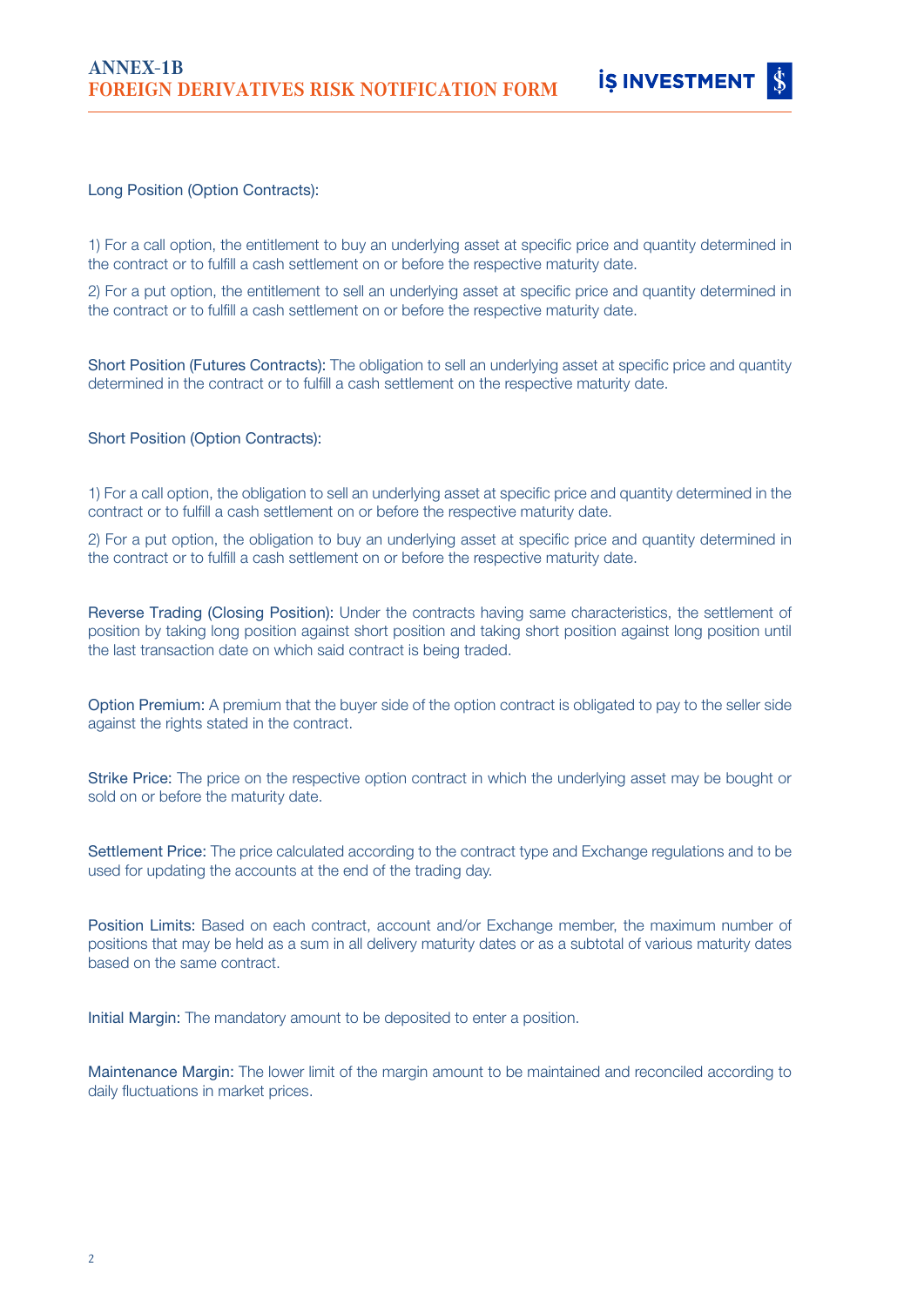#### RISK NOTIFICATION

# (GENERAL INFORMATION FOR INVESTORS REGARDING FUTURES AND OPTION CONTRACTS TRANSACTIONS)

It is very important for you to understand following issues in addition to the provisions of the "Framework Agreement" that will be executed between you and the intermediary institution regarding intermediation in futures and option contracts.

1. The account to be opened at intermediary institution and any transactions performed through this account on foreign futures and options exchanges or other organized markets shall be governed by the provisions of applicable laws and administrative regulations issued by the Capital Markets Board, Exchange and Clearing House.

2. Derivatives pose risks in varying degrees. You could lose the entire margin amount deposited in an intermediary institution due to fluctuations in market prices and suffer higher losses than the total margin amount deposited.

3. You should deposit an initial margin to your account with the intermediary institution for each futures contract you intend to trade on the market, at the minimum amount determined by the intermediary institution by taking into account Capital Markets Board regulations and related exchange/other organized market rules in order to take a position on foreign futures and options exchanges or other organized markets.

4. You should fulfill the margin supplement calls made by the intermediary institution within required time and form; otherwise you will have to give consent to the closure of the position from the current market price, with duty of care, regardless of loss and without any further notification.

5. If you buy an option contract, you could limit your risk with the option premium as well as the commission and other transaction fees payable by your party, if you do not exercise this option.

6. If you sell an option contract, you might be exposed to a limitless potential risk of loss – which may exceed premiums earned from the sale – resulting from slightly adverse market movements. Once it is requested to fulfill this option, you will lose control over the option's execution. Therefore, only experienced investors with large principal amounts should attempt to sell options.

7. There are numerous types of option contracts. Before making any commitments, you should consult with your intermediary institution about your investment needs and the risks posed by participating in type contracts.

8. In tight market environments with fairly low liquidity levels and maximum price fluctuations, if there is market marker system and market makers give quotations from the broadest spread, it should be taken into consideration that orders placed in the market cannot be executed even including "conditional orders" and "strategic orders" which enable risk limitation.